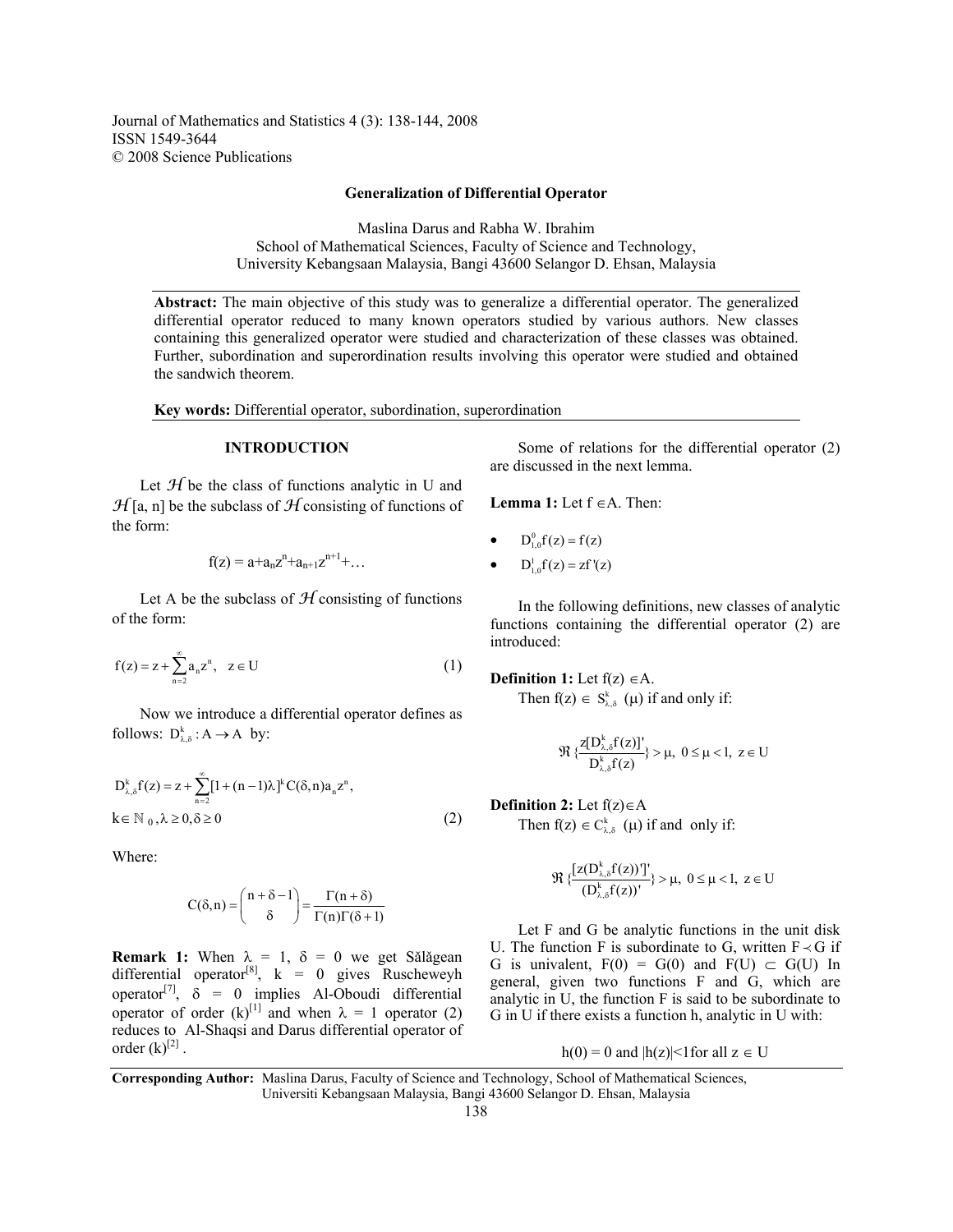Such that:

$$
F(z) = G(h(z))
$$
 for all  $z \in U$ 

Let  $\phi$ :  $\mathbb{C}^2 \rightarrow \mathbb{C}$  and let h be univalent in U. If p is analytic in U and satisfies the differential subordination  $\phi(p(z))$ , zp'(z))  $\prec$  h(z) then p is called a solution of the differential subordination. The univalent function q is called a dominant of the solutions of the differential subordination,  $p \prec q$ . If p and  $\phi(p(z))$ , zp'(z)) are univalent in U and satisfy the differential superordination h(z)  $\prec \phi$  (p(z)), zp'(z)) then p is called a solution of the differential superordination. An analytic function q is called subordinant of the solution of the differential superordination if  $q \prec p$ . Let  $\Phi$  be an analytic function in a domain containing  $f(U)$ ,  $\Phi(0) = 0$ and  $\Phi'(0) > 0$ .

The function  $f \in A$  is called  $\Phi$ -like if:

$$
\Re\,\{\frac{zf'(z)}{\Phi f(z)}\}>0,\;z\in U
$$

This concept was introduced by $[3]$  and established that a function  $f \in A$  is univalent if and only if f is  $\Phi$ like for some Φ.

**Definition 3:** Let Φ be analytic function in a domain containing f (U),  $\Phi(0) = 0$ ,  $\Phi'(0) = 1$  and  $\Phi(\omega) \neq 0$  for  $\omega \in f(U)$ -0. Let q(z) be a fixed analytic function in U,  $q(0) = 1$ . The function  $f \in A$  is called Φ-like with respect to q if:

$$
\{\frac{zf'(z)}{\Phi(f(z))}\}\prec q(z),\ z\in U
$$

**Definition**  $4^{[4]}$ **: Denote by Q the set of all functions**  $f(z)$ that are analytic and injective on  $\overline{U} - E(f)$  where  $E(f)$ : = { $\zeta \in \partial U$ :  $\lim_{z \to c} f(z) = \infty$ } and are such that  $f'(\zeta) \neq 0$  for  $\zeta \in \partial U - E(f)$ .

**Lemma**  $2^{[5]}$ **:** Let  $q(z)$  be univalent in the unit disk U and  $\theta$  and  $\phi$  be analytic in a domain D containing q(U) with  $\phi(\omega) \neq 0$  when  $\omega \in q(U)$ . Set  $Q(z)$ : = zq'(z)  $\phi(q(z))$ ,  $h(z) = \theta(q(z)) + Q(z)$ . Suppose that:

- $Q(z)$  is starlike univalent in U
- $\Re \frac{zh'(z)}{\Phi(z)} > 0$  for  $z \in U$

$$
\theta(p(z)) + zp'(z)\phi(p(z)) \prec \theta(q(z)) + zq'(z)\phi(q(z))
$$

Then:

$$
p(z) \prec q(z)
$$

and  $q(z)$  is the best dominant.

**Lemma**  $3^{[6]}$ **: Let**  $q(z)$  be convex univalent in the unit disk U and  $\theta$  and  $\phi$  be analytic in a domain D containing  $q(U)$ . Suppose that:

- $zq'(z) \varphi(q(z))$  is star like univalent in U
- $\Re\left\{\frac{\vartheta'(q(z))}{\varphi(q(z))}\right\} > 0$  for  $z \in U$  $\left\{\frac{9'(q(z))}{\varphi(q(z))}\right\} > 0$  for  $z \in$

If  $p(z) \in \mathcal{H}$  [q(0), 1] 1 Q, with  $p(U) \subseteq D$  and  $\vartheta$  $(p(z))$ +zp'(z)  $\varphi$  (z) is univalent in U and  $\vartheta(q(z))$ +zq'(z)  $\varphi$  (q(z))  $\prec \vartheta$ (p(z))+ zp'(z)  $\varphi$  (p(z)) then q(z)  $\prec$  p(z) and q(z) is the best subordinant.

# **MATERIAL AND MATHODS**

**General properties of**  $D_{\lambda, \delta}^k$ **: In this research we study** the characterization properties for the function  $f \in A$  to belong to the classes  $S_{\lambda,\delta}^{k}(\mu)$  and  $C_{\lambda,\delta}^{k}(\mu)$  by obtaining the coefficient bounds.

**Theorem 1:** Let the function  $f \in A$ . If

$$
\sum_{n=2}^{\infty} (n - \mu)[1 + (n - 1)\lambda]^k C(\delta, n) | a_n | \le 1 - \mu
$$
  
0 \le \mu < 1 (3)

Then  $f \in S_{\lambda \delta}^{k}(\mu)$ . The result (3) is sharp.

**Proof:** Suppose that (3) holds. Since:

$$
1 - \mu \ge \sum_{n=2}^{\infty} (n - \mu)[1 + (n - 1)\lambda]^k C(\delta, n) | a_n |
$$
  

$$
\ge \sum_{n=2}^{\infty} \mu[1 + (n - 1)\lambda]^k C(\delta, n) | a_n |
$$
  

$$
- \sum_{n=2}^{\infty} n[1 + (n - 1)\lambda]^k C(\delta, n) | a_n |
$$

then this implies that:

$$
\frac{1+\sum_{n=2}^{\infty}n[1+(n-1)\lambda]^kC(\delta,n)\left|\,a_n\,\right|}{1+\sum_{n=2}^{\infty}[1+(n-1)\lambda]^kC(\delta,n)\left|\,a_n\,\right|}>\mu
$$

Hence:

If: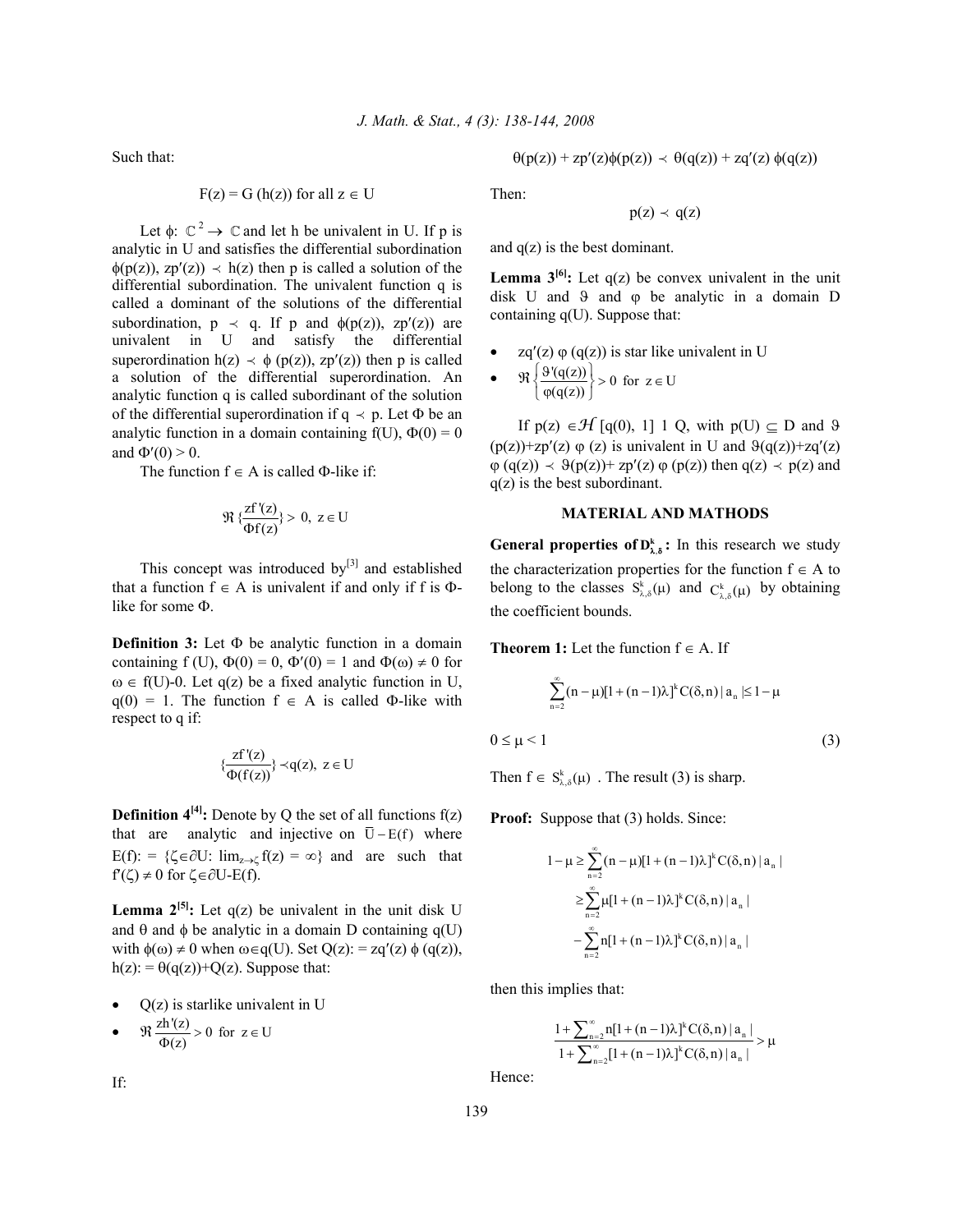$$
\mathfrak{R}\{\frac{z[D_{\lambda,\delta}^k f(z)]'}{D_{\lambda,\delta}^k f(z)}\}>\mu
$$

 We also note that the assertion (3) is sharp and the extremal function is given by:

$$
f(z) = z + \sum_{n=2}^{\infty} \frac{(1-\mu)}{(n-\mu)[1 + (n-1)\lambda]^k C(\delta, n)} z^n
$$

**Corollary 1:** If

$$
|a_n| \leq \frac{(1-\mu)}{(n-\mu)[1+(n-1)\lambda]^k C(\delta, n)}, \forall n \geq 2
$$
 (4)

Then the function f belongs to the class  $S_{\lambda, \delta}^k(\mu)$ .

**Corollary 2:** If for  $\delta = \mu = 0$  and  $\lambda = 1$ :

$$
|a_n| \leq \frac{1}{n^k}, \forall n \geq 2, k \in \mathbb{N}_0
$$
 (5)

Then the function f belongs to the class  $S_{\lambda,\delta}^k(\mu)$ .

 In the same way we can verify the following results:

**Theorem 2:** Let the function f ∈A. If

$$
\sum_{n=2}^{\infty} n(n-\mu)[1+(n-1)\lambda]^k C(\delta,n) | a_n | \leq 1-\mu, 0 \leq \mu < 1
$$
 (6)

Then  $f(z) \in C_{\lambda, \delta}^k(\mu)$ . The result (6) is sharp.

**Corollary 3:** If

$$
|a_n| \le \frac{(1-\mu)}{n(n-\mu)[1+(n-1)\lambda]^k C(\delta, n)}, \forall n \ge 2
$$
 (7)

Then the function f belongs to the class  $C_{\lambda, \delta}^k(\mu)$ .

Also we have the following inclusion results:

**Theorem 3:** Let the assumption of theorem 1 holds and  $0 \leq \mu_1 \leq \mu_2 < 1$ . Then  $S_{\lambda,\delta}^k(\mu_1) \supseteq S_{\lambda,\delta}^k(\mu_2)$ .

**Proof:** By theorem 1.

**Theorem 4:** Let the assumption of theorem 2 holds and  $0 \leq \mu_1 \leq \mu_2 < 1$ . Then  $C_{\lambda,\delta}^k(\mu_1) \supseteq C_{\lambda,\delta}^k(\mu_2)$ .

**Proof:** By theorem 2.

**Theorem 5:** Let the assumption of theorem 1 holds and  $0 \leq \lambda_1 \leq \lambda_2 < 1$ . Then  $S_{\lambda_1, \delta}^k(\mu) \supseteq S_{\lambda_2, \delta}^k(\mu)$ .

**Proof:** By theorem 1.

**Theorem 6:** Let the assumption of theorem 2 holds and  $0 \leq \lambda_1 \leq \lambda_2$ . Then  $C_{\lambda_1, \delta}^k(\mu) \supseteq C_{\lambda_2, \delta}^k(\mu)$ .

**Proof:** By theorem 2.

Moreover, we introduce the following distortion theorems.

**Theorem 7:** Let the function f∈A and (3) holds. Then for  $z \in U$  and  $0 \leq \mu < 1$ :

$$
\mid D_{\lambda,\delta}^k f(z) \, | \! \geq \! \mid \! z \! \mid \! -\! \frac{1\!-\!\mu}{2\!-\!\mu}
$$

and

$$
\mid D_{\lambda,\delta}^k f(z) \!\mid\leq\mid z \mid + \frac{1-\mu}{2-\mu}
$$

**Proof:** By using theorem 1, one can verify that:

$$
(2 - \mu) \sum_{n=2}^{\infty} [1 + (n-1)\lambda]^k C(\delta, n) | a_n | \le
$$
  

$$
\sum_{n=2}^{\infty} (n - \mu) [1 + (n-1)\lambda]^k C(\delta, n) | a_n | \le 1 - \mu
$$

Then:

$$
\sum_{n=2}^{\infty} [1 + (n-1)\lambda]^k C(\delta, n) | a_n | \leq \frac{1-\mu}{2-\mu}
$$

Thus we obtain:

$$
\begin{aligned} \|D_{\lambda,\delta}^k f(z)\|&\leq |z|+\sum_{n=2}^\infty (n-\mu)[1+(n-1)\lambda]^k C(\delta,n)\|a_n\|z\|^n\\ &\leq |z|+[\frac{1-\mu}{2-\mu}]|z|^2 \end{aligned}
$$

The other assertion can be proved as follows: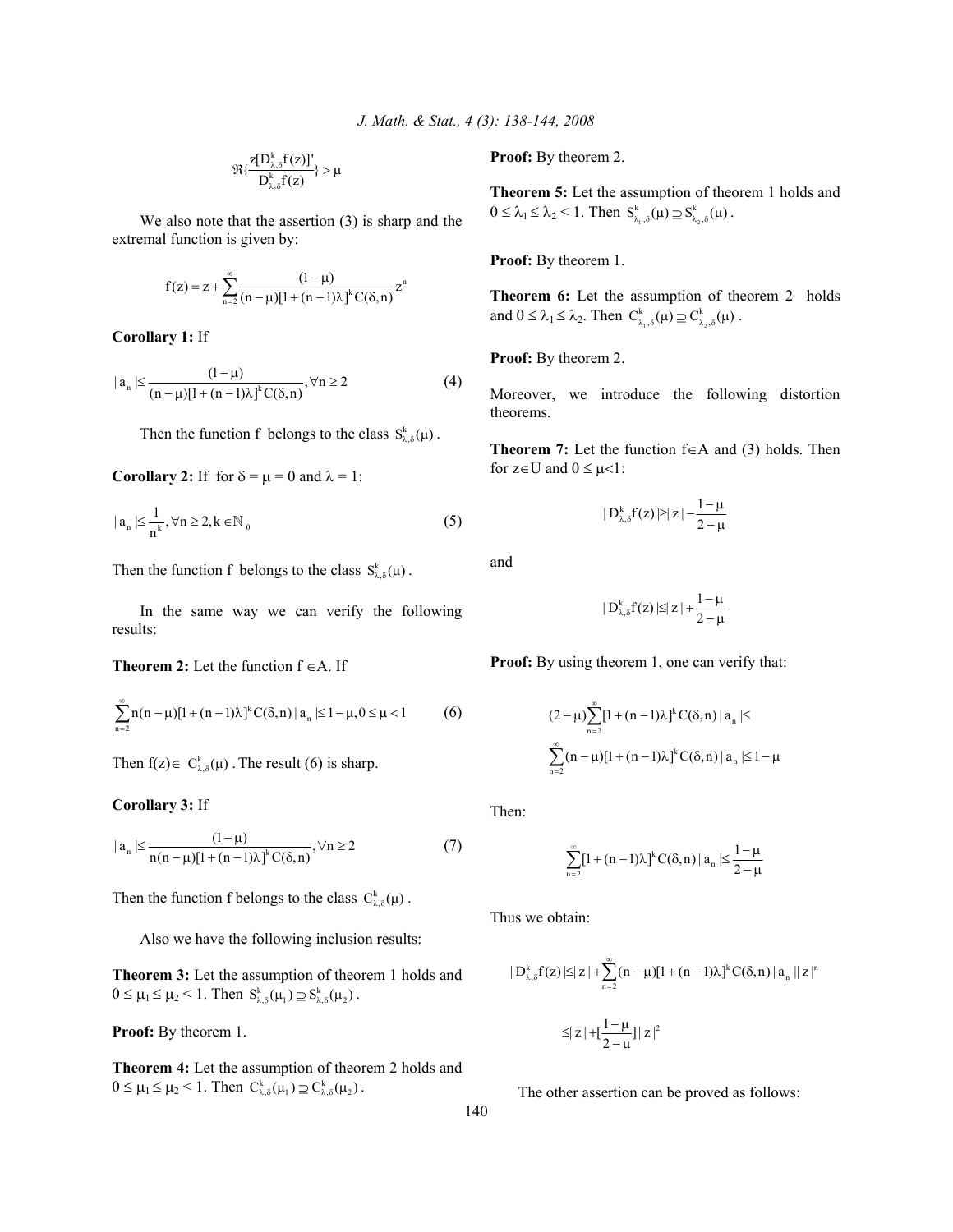$$
|D_{\lambda,\delta}^{k} f(z)| = | z + \sum_{n=2}^{\infty} (n - \mu)[1 + (n - 1)\lambda]^{k} C(\delta, n) a_{n} z^{n}
$$
  
\n
$$
\geq |z| - \sum_{n=2}^{\infty} (n - \mu)[1 + (n - 1)\lambda C(\delta, n) |a_{n}| |z|^{n}
$$
  
\n
$$
\geq |z| - [\frac{1 - \mu}{2 - \mu}] |z|^{2}
$$

This completes the proof.

In the same way we can get the following results.

**Theorem 8:** Let the functions f∈A and (6) holds. Then for  $z \in U$  and  $0 \leq \mu \leq 1$ :

$$
\mid\!D_{\lambda,\delta}^k f(z)\!\mid\!\geq\mid\!z\!\mid\!-\!\frac{(1\!-\!\mu)}{2(2\!-\!\mu)}\!\mid\!z\!\mid^2
$$

and

$$
|D_{\lambda,\delta}^k f(z)| \leq |z| + \frac{(1-\mu)}{2(2-\mu)} |z|^2
$$

Also, we have the following distortion results.

**Theorem 9:** Let the function f∈A and (3) holds. Then for  $(n-\mu)$   $[1+(n-1)\lambda]^k C(\delta, n) \ge 1$  and  $0 \le \mu < 1$ , we have:

$$
|f(z)| \ge |z| - (1 - \mu)|z|^2
$$

and

$$
|f(z)| \le |z| + (1-\mu)|z|^2
$$

Proof: In virtue of theorem 1, we have:

$$
\sum_{n=2}^{\infty} \mid a_n \mid \leq \sum_{n=2}^{\infty} (n-\mu)[1+(n-1)\lambda ]^k \, C(\delta,n) \mid a_n \mid \leq 1-\mu
$$

Then:

$$
\sum_{n=2}^\infty \mid a_n \mid \leq (1-\mu)
$$

Thus we obtain:

$$
| f(z) | = | z + \sum_{n=2}^{\infty} a_n z^n |
$$
  
\n
$$
\leq | z | + \sum_{n=2}^{\infty} | a_n | | z |^2
$$
  
\n
$$
\leq | z | + (1 - \mu) | z |^2
$$

The other assertion can be proved as follows:

$$
| f(z) | = | z + \sum_{n=2}^{\infty} a_n z^n |
$$
  
\n
$$
\geq |z| - \sum_{n=2}^{\infty} |a_n| |z|^2
$$
  
\n
$$
\geq |z| - (1 - \mu) |z|^2
$$

This completes the proof.

In the same way we can get the following results.

**Theorem 10:** Let the function f∈A and (6) holds. Then for  $(n-\mu)$   $[1+(n-1)\lambda]^{k}C(\delta, n) \ge 1$  and  $0 \le \mu < 1$ :

$$
\mid f(z)\mathbin{\vartriangleright} |z| - \frac{(1-\mu)}{2} \mathbin{\vert} z\mathbin{\vert}^2
$$

and

$$
\mid f(z)\!\mid\!\leq\mid\!z\!\mid\!+\!\frac{(l\!-\!\mu)}{2}\!\mid\!z\!\mid^2
$$

## **RESULTS**

 By making use of lemmas 2 and 3, we prove the following subordination and superordination results involving the differential operator (2).

**Theorem 11:** Let  $q(z) \neq 0$  be univalent in U such that zq'(z)  $\frac{dq(z)}{q(z)}$  is starlike univalent in U and:

$$
\Re\left\{1-\frac{\alpha}{\gamma q(z)}+\frac{zq''(z)}{q'(z)}-\frac{zq'(z)}{q(z)}\right\}>0,\alpha,\gamma\in^{\div},\gamma\neq 0
$$
\n(8)

If f∈A satisfies the subordination:

$$
\alpha \left( \frac{z[D_{\lambda,\delta}^k f(z)]'}{D_{\lambda,\delta}^k f(z)} \right)^{-1} + \gamma \left\{ 1 + \frac{z[D_{\lambda,\delta}^k f(z)]''}{D_{\lambda,\delta}^k f(z)} - \frac{z\Phi'[D_{\lambda,\delta}^k f(z)]}{\Phi[D_{\lambda,\delta}^k f(z)]} \right\}
$$
  

$$
\prec \frac{\alpha}{q(z)} + \frac{\gamma z q'(z)}{q(z)}, z \neq 0
$$
  
Then:

$$
\frac{z[D_{\lambda,\delta}^k f(z)]'}{\Phi[D_{\lambda,\delta}^k f(z)]}\n\prec q(z)
$$
\n(9)

and  $q(z)$  is the best dominant.

141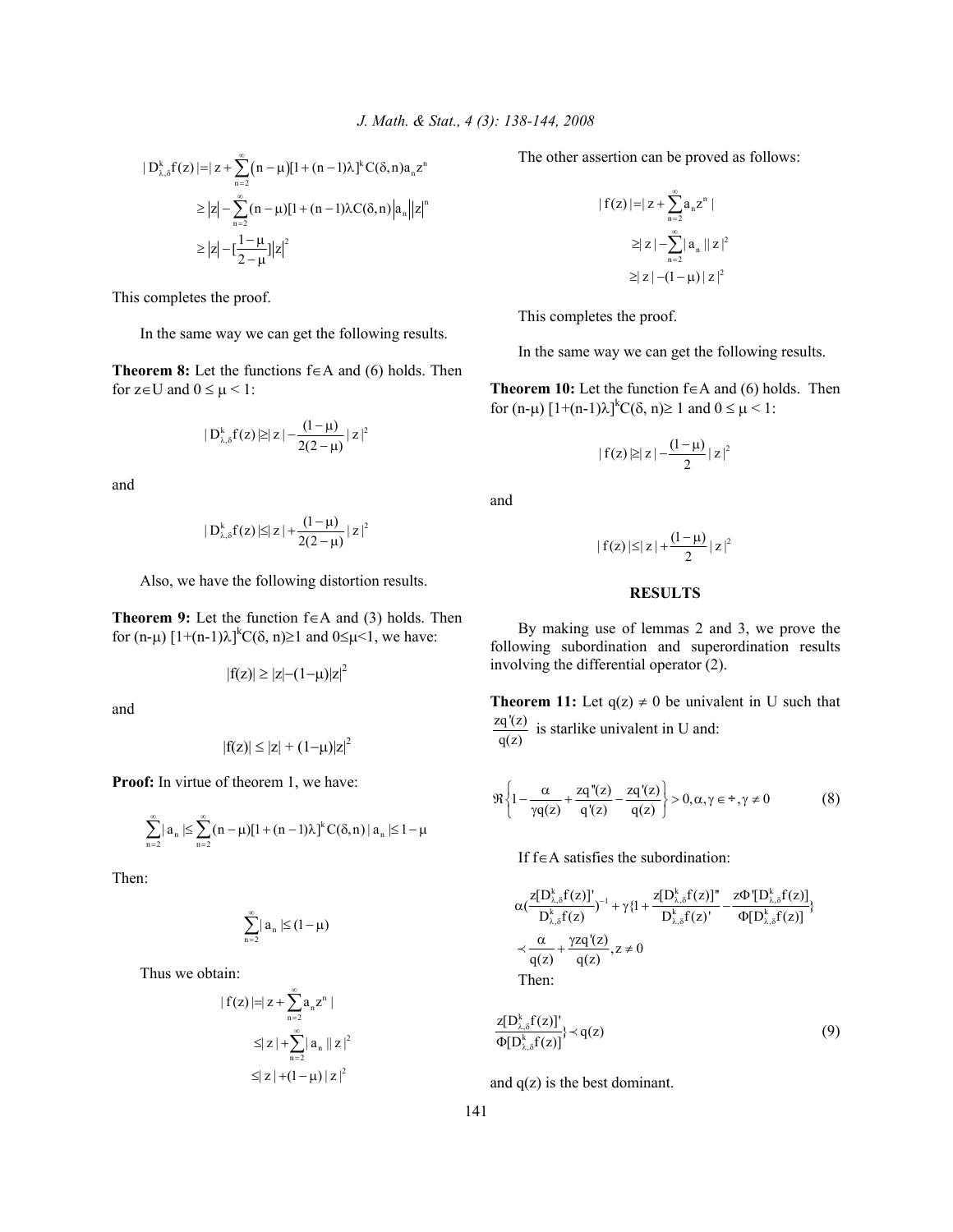**Proof:** Our aim is to apply lemma 2. Setting:

$$
p(z) := \frac{z[D_{\lambda,\delta}^k f(z)]'}{\Phi[D_{\lambda,\delta}^k f(z)]}
$$

By computation shows that:

$$
\frac{zp'(z)}{p(z)} = 1 + \frac{z[D_{\lambda,\delta}^k f(z)]^n}{[D_{\lambda,\delta}^k f(z)]^r} - \frac{z\Phi'[D_{\lambda,\delta}^k f(z)]}{\Phi[D_{\lambda,\delta}^k f(z)]}
$$

which yields the following subordination:

$$
\frac{\alpha}{p(z)} + \frac{\gamma z p''(z)}{p(z)} \prec \frac{\alpha}{q(z)} + \frac{\gamma z q'(z)}{q(z)}, \alpha, \gamma \in \mathbb{C}
$$

By setting:

$$
\theta(\omega) := \frac{\alpha}{\omega}
$$
 and  $\phi(\omega) := \frac{\gamma}{\omega}, \gamma \neq 0$ 

It can be observed that  $θ(ω)$ ,  $φ(ω)$  are analytic in  $\mathbb{C} / \{0\}$  and that  $\phi (\omega) \neq 0$  when  $\omega \in \mathbb{C} / \{0\}.$ 

Also by letting:

$$
Q(z) = zq'(z)\phi(q(z)) = \gamma z \frac{q'(z)}{q(z)}
$$

and

$$
h(z) = \theta(q(z)) + Q(z) = \frac{\alpha}{q(z)} + \gamma z \frac{q'(z)}{q(z)}
$$

we find that  $Q(z)$  is starlike univalent in U and that:

$$
\Re{\frac{zh'(z)}{Q(z)}} = \Re{1 - \frac{\alpha}{\gamma q(z)} + \frac{zq''(z)}{q'(z)} - \frac{zq'(z)}{q(z)}} > 0
$$

For  $\alpha$ ,  $\gamma \in \mathbb{C}$ ,  $\gamma \neq 0$ .

 Then the relation (9) follows by an application of lemma 2.

**Corollary 4:** Let the assumptions of theorem 11 hold. Then the subordination:

$$
\begin{aligned} &\alpha(\frac{z[D_{\lambda,\delta}^k f(z)]'}{D_{\lambda,\delta}^k f(z)})^{-1} + \gamma\{1+\frac{z[D_{\lambda,\delta}^k f(z)]''}{D_{\lambda,\delta}^k f(z)} - \frac{z[D_{\lambda,\delta}^k f(z)]'}{[D_{\lambda,\delta}^k f(z)]}\} \\ &\prec \frac{\alpha}{q(z)} + \frac{\gamma z q'(z)}{q(z)} \end{aligned}
$$

Implies:

$$
\frac{z[D_{\lambda,\delta}^k f(z)]'}{[D_{\lambda,\delta}^k f(z)]} \prec q(z)
$$
\n(10)

and  $q(z)$  is the best dominant.

**Proof:** By letting  $\Phi(\omega)$ : =  $\omega$ .

**Corollary 5:** If f∈A and assume that (8) holds then:

$$
1 + \frac{z[D_{\lambda,\delta}^k f(z)]^{\prime \prime}}{[D_{\lambda,\delta}^k f(z)]^{\prime}} - \frac{z[D_{\lambda,\delta}^k f(z)]^{\prime}}{[D_{\lambda,\delta}^k f(z)]} \prec \frac{(A - B)z}{(1 + Az)(1 + Bz)}
$$

Implies:

$$
\frac{z[D_{\lambda,\delta}^k f(z)]}{[D_{\lambda,\delta}^k f(z)]} \prec \frac{1+Az}{1+Bz}, -1 \le B < A \le 1
$$

and  $\frac{1+Az}{1+Bz}$ +  $\frac{+Az}{+Bz}$  is the best dominant.

**Proof:** By setting  $\Phi(\omega)$ : =  $\omega$ ,  $\alpha$  = 0,  $\gamma$  = 1 and  $q(z) = \frac{1 + Az}{1 + Bz}$  where  $-1 \le B \le A \le 1$ .

**Corollary 6:** If  $f \in A$  and assume that (8) holds then:

$$
1 + \frac{z[D_{\lambda,\delta}^kf(z)]^{\prime \prime}}{[D_{\lambda,\delta}^kf(z)]^{\prime}} - \frac{z[D_{\lambda,\delta}^kf(z)]^{\prime}}{[D_{\lambda,\delta}^kf(z)]} \prec \frac{2z}{1-z^2}
$$

Implies:

$$
\frac{z[D_{\lambda,\delta}^k f(z)]'}{D_{\lambda,\delta}^k f(z)} \!\prec\! \frac{1+z}{1-z}
$$

and  $\frac{1+z}{1-z}$  $\frac{+z}{-z}$  is the best dominant.

**Proof:** By setting  $\Phi(\omega)$ : =  $\omega$ ,  $\alpha$  = 0,  $\gamma$  = 1 and q(z): =  $1 + z$  $1 - z$  $\frac{+z}{-z}$ .

**Corollary 7:** If f∈A and assume that (8) holds then:

$$
1 + \frac{z[D_{\lambda,\delta}^k f(z)]^{\prime \prime}}{[D_{\lambda,\delta}^k f(z)]^{\prime}} - \frac{z[D_{\lambda,\delta}^k f(z)]^{\prime}}{[D_{\lambda,\delta}^k f(z)]^{\prime}} \prec Az
$$

Implies:

142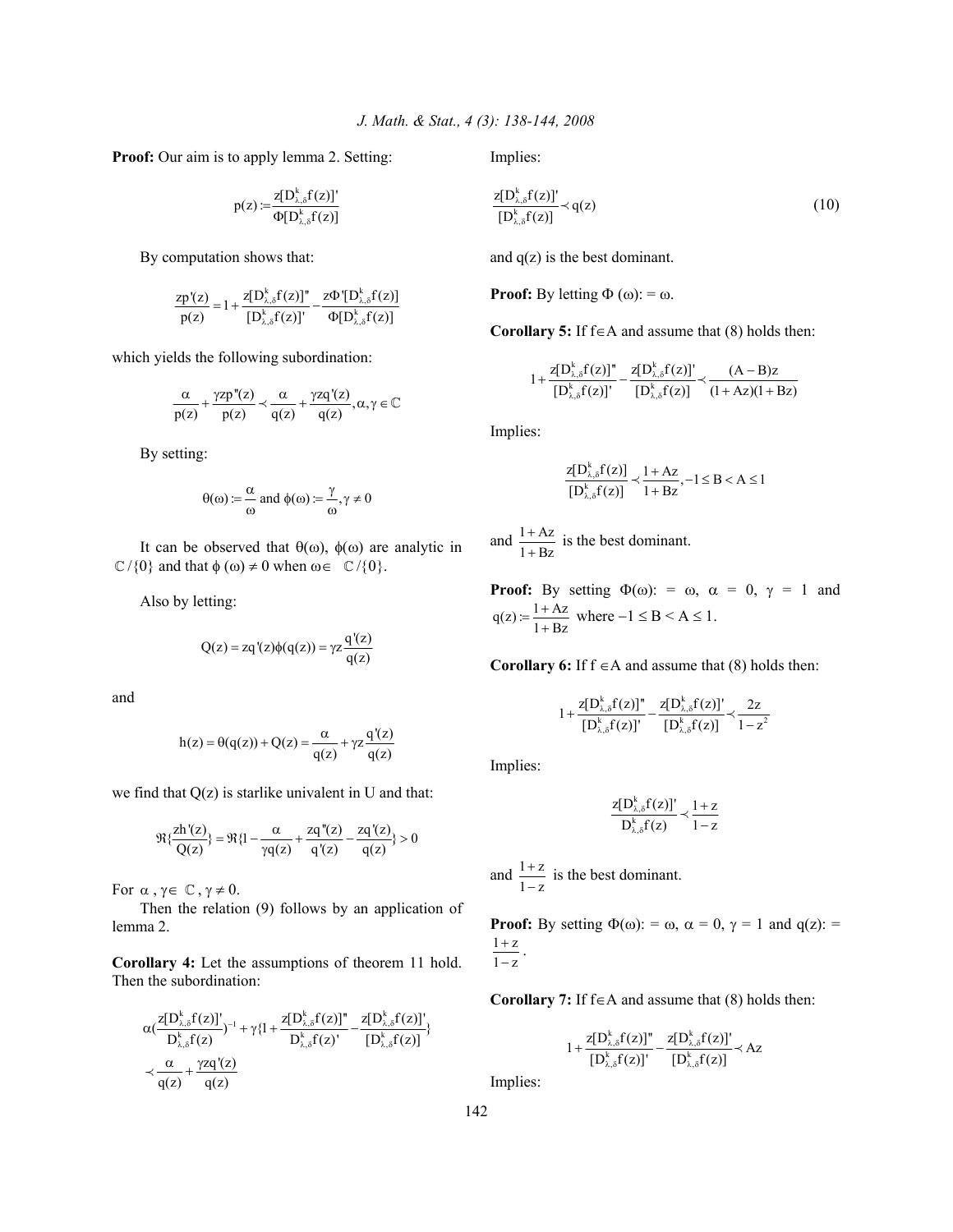$$
\frac{z[D_{\lambda,\delta}^kf(z)]'}{D_{\lambda,\delta}^kf(z)}\prec e^{Az}
$$

and  $e^{Az}$  is the best dominant.

**Proof:** By setting  $\Phi(\omega)$ : =  $\omega$ ,  $\alpha = 0$ ,  $\gamma = 1$  and  $q(z)$ : =  $e^{Az}$ , |A| $\leq \pi$ .

**Theorem 12:** Let  $q(z) \neq 0$  be convex univalent in the unit disk U. Suppose that:

$$
\Re{\frac{-\alpha}{\gamma q(z)}} > 0, \alpha, \gamma \in \mathbb{C} \text{ for } z \in U
$$
 (11)

and  $\frac{zq'(z)}{q(z)}$  is starlike univalent in U. If k , k ,  $z[D_{\lambda \delta}^k f(z)]$  $[D_{\lambda \delta}^k f(z)]$ λ δ  $\frac{\mathcal{L}\left\{D_{\lambda,\delta}^{k}(z)\right\}}{\Phi[D_{\lambda,\delta}^{k}(z)]} \in \mathcal{H}[q(0),1]1Q$  where  $f \in A$ ,

$$
\alpha(\frac{z[D_{\lambda,\delta}^kf(z)]'}{\Phi[D_{\lambda,\delta}^kf(z)]})^{-1} + \gamma\{l+\frac{z[D_{\lambda,\delta}^kf(z)]'}{D_{\lambda,\delta}^kf(z)} - \frac{z\Phi'[D_{\lambda,\delta}^kf(z)]}{\Phi[D_{\lambda,\delta}^kf(z)]}\} \qquad \quad \ \text{is}
$$

univalent in U and the subordination:

$$
\begin{aligned}&\frac{\alpha}{q(z)}+\frac{\gamma zq'(z)}{q(z)} \\ &\prec \alpha(\frac{z[D_{\lambda,\delta}^k f(z)]'}{\Phi[D_{\lambda,\delta}^k f(z)]})^{-1}+\gamma\{1+\frac{z[D_{\lambda,\delta}^k f(z)]''}{D_{\lambda,\delta}^k f(z)^{\prime}}-\frac{z\Phi'[D_{\lambda,\delta}^k f(z)]}{\Phi[D_{\lambda,\delta}^k f(z)]}\}\end{aligned}
$$

holds, then:

$$
q(z) \prec \frac{z[D_{\lambda,\delta}^k f(z)]'}{\Phi[D_{\lambda,\delta}^k f(z)]}
$$
\n(12)

and q is the best subordinant.

**Proof:** Our aim is to apply lemma 3. Setting:

$$
p(z) := \frac{z[D_{\lambda,\delta}^k f(z)]'}{\Phi[D_{\lambda,\delta}^k f(z)]}
$$

By a simple computation, shows that:

$$
\frac{zp'(z)}{p(z)}\!=\!1\!+\!\frac{z[D_{\lambda,\delta}^k f(z)]^{\prime\prime}}{[D_{\lambda,\delta}^k f(z)]^{\prime}}\!-\!\frac{z\Phi'[D_{\lambda,\delta}^k f(z)]}{\Phi[D_{\lambda,\delta}^k f(z)]}
$$

Which yields the following subordination:

$$
\frac{\alpha}{p(z)} + \frac{\gamma z q'(z)}{q(z)} \prec \frac{\alpha}{p(z)} + \frac{\gamma z p'(z)}{p(z)}, \alpha, \gamma \in \mathbb{C}
$$

By setting:

$$
\Theta(\omega) := \frac{\alpha}{\omega} \text{ and } \phi(\omega) := \frac{\gamma}{\omega}, \gamma \neq 0
$$

it can be easily observed that  $\theta(\omega)$ ,  $\varphi(\omega)$  are analytic in  $\mathbb{C} \setminus \{0\}$  and that  $\varphi(\omega) \neq 0$  when  $\omega \in \mathbb{C} \setminus \{0\}.$ 

Also, we obtain:

$$
\Re{\frac{\vartheta'(q(z))}{\varphi(q(z))}} = \Re{\frac{-\alpha}{\gamma q(z)}} > 0
$$

Then (12) follows by an application of lemma 3.

 By combining theorems 11 and 12, we get the following sandwich theorems:

**Theorem 13:** Let  $q_1(z) \neq 0$ ,  $q_2(z) \neq 0$  be convex univalent in the unit disk U satisfy (11) and (8) respectively. Suppose that  $\frac{2q_i}{q_i}$ i  $\frac{zq'_{i}(z)}{q_{i}(z)}$ , i =1, 2 is starlike univalent in U. If  $f \in A$  and:

$$
\alpha(\frac{z[D_{\lambda,\delta}^kf(z)]'}{\Phi[D_{\lambda,\delta}^kf(z)]})^{-1} + \gamma\{1+\frac{z[D_{\lambda,\delta}^kf(z)]''}{D_{\lambda,\delta}^kf(z)}-\frac{z\Phi'[D_{\lambda,\delta}^kf(z)]}{\Phi[D_{\lambda,\delta}^kf(z)]}\}
$$

is univalent in U and the subordination:

$$
\begin{aligned}&\frac{\alpha}{q_1(z)}+\frac{\gamma z q_{\bot}^{\prime}(z)}{q_1(z)} \\&\prec \alpha(\frac{z[D_{\lambda,\delta}^k f(z)]'}{\Phi[D_{\lambda,\delta}^k f(z)]})^{-1}+\gamma\{1+\frac{z[D_{\lambda,\delta}^k f(z)]^{ \prime \prime}}{D_{\lambda,\delta}^k f(z)}-\frac{z\Phi'[D_{\lambda,\delta}^k f(z)]}{\Phi[D_{\lambda,\delta}^k f(z)]}\}\\&\prec \frac{\alpha}{q_2(z)}+\frac{\gamma z q_{\bot}^{\prime}(z)}{q_2(z)}\end{aligned}
$$

holds, then:

$$
q_1(z) \prec \frac{z[D_{\lambda,\delta}^k f(z)]'}{\Phi[D_{\lambda,\delta}^k f(z)]} \prec q_2(z)
$$

and  $q_1(z)$  is the best subordinant and  $q_2(z)$  is the best dominant.

# **DISCUSSION**

 The results describe the basic theory on certain applications of the field of differential subordination. The generalized differential operator obtained here